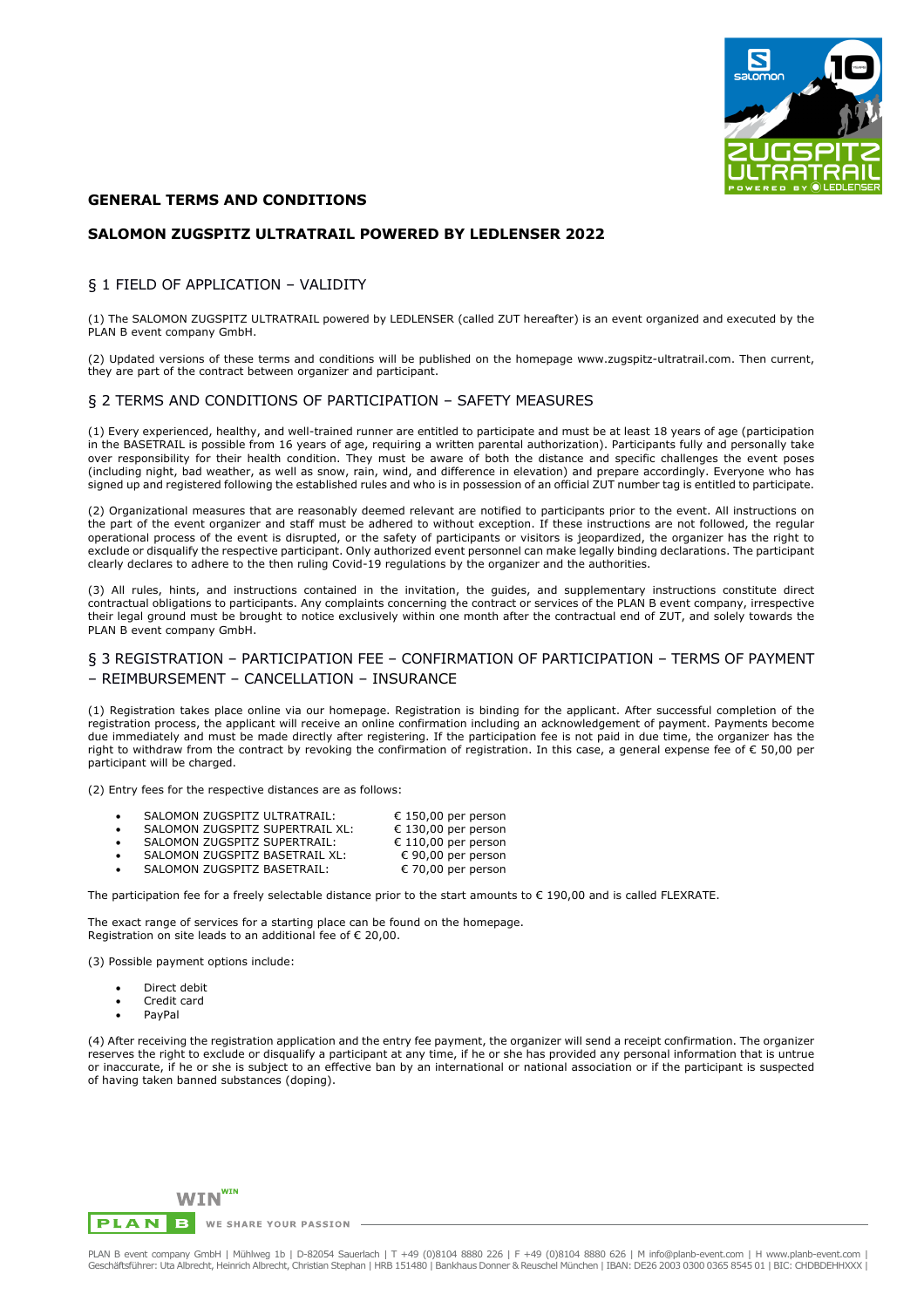

(5) Participation is only transferable to a third party up to June 9<sup>th</sup> 2022 and in consultation with the organizer, a fee of € 20,00 will be charged. Thereafter, it is no longer possible to send a substitute. Each registration can only be changed once and is final after that.

(6) In case the event is sold out upfront re-registrations are limited possible and deadlines mentioned in may deviate from the rules.

(7) As part of the registration process, participants will receive the necessary documents only upon delivery of their signed declaration of liability. Each participant must personally pick up his/her bib number as well as sign the declaration of liability.

(8) The PLAN B event company GmbH can exclude a participant or cancel the respective contract, if:

- he or she violates the regulations and instructions (before or during the event),
- he or she keeps disturbing the event or jeopardizes his/her own safety or the safety of others,
- he or she fails to comply with the instructions of the event management or staff members,
- the participant materially disturbs the fulfilment of the contract's requirements in any other way or his/her behaviour is not in conformity with the contract in such a way that an immediate termination of the contract becomes justified.

If the PLAN B event company GmbH terminates the event contract, the company is entitled to the total participation fee.

(9) For the ZUT 2022 the following conditions apply to cancellations:

- In case of cancellation up to and including March  $17th$ , 2022; participants receive 100% of the participation all additional booked service fees, minus the working fee of  $\epsilon$  20,00.
- In case of cancellation from March  $18<sup>th</sup>$ , 2022 up to June  $30<sup>th</sup>$  2022; participants receive 50% of the participation fee, all additional booked service fees are not refundable
- After expiry of the above-mentioned deadlines, no refund will be given.
- Reimbursements will be made within 14 working days after having received the written cancellation.
- It is possible to sell the booked spot to a third person, in the ZUT starting spot exchange. The corresponding link can be found on the personal registration confirmation. The handling is charged with 20,00 € and the amount will be withheld automatically.

Since bib numbers are personalised, transfers are only permitted on the part of the event organizer and not by participants.

It is recommended to participants to take out a private insurance as well as a mountain insurance (including mountain rescue).

(10) Cancellations can only be accepted when submitted in writing.

#### § 4 CANCELLATION OF THE EVENT – FAILURE TO COMMENCE THE RACE

(1) In case of cancellation of the event or specific course sections due to force majeure, failure to commence the race or cancellation due to reasons outside the organizer's reasonable control (like bad weather, pandemics), has no right to claim a (partial) refund of the entry fee or a proportionate reimbursement for other expenses, such as travel expenses or accommodation costs.

(2) If a registered participant does not start, there is no entitlement to a refund of the participation fee.

### § 5 LIABILITY DISCLAIMER

(1) With the predefined registration, the participant makes a binding declaration to an event of his/her choosing by the PLAN B event company and assures, without requiring further proof by the event organizer, to be capable of the special skills and experiences mentioned and required by all participants under heading one of the rules.

(2) Compensation claims brought forward by the participant against the event organizer, for any legal reason, are excluded. This does not apply if the organizer, legal representatives or agents have acted with intent or gross negligence in the execution of their duties or if the organizer is duly liable due to accountable damages resulting from harm to life, body or health of a person or the breach of constitutive contractual obligations.

(3) The participant consents to be available for tests and inspections concerning his/her person and personal equipment as ordered by the event organizer.

(4) The participant knows and fully acknowledges the conditions of participation as well as the valid rules and regulations. The participant expressly confirms that he or she has fully read, understood, and accepts the rules, guidelines, and conditions detailed within this document.

(5) With their signature, participants declare participation in the event at their own risk and that, in case of an emergency, adequate insurance coverage (also valid abroad) exists.

(6) The organizer assumes no liability for any health risks of a participant. Furthermore, by the beginning of the event, the participant solemnly affirms to be unaware of any health concerns that would undermine his/her participation in the race and that his/her physical and mental level of performance meets the requirements that such an alpine endurance race posits. The participant has to take care of his/her own equipment according to the regulations.

(7) The organizer will not be liable for lost valuables, clothing or equipment.